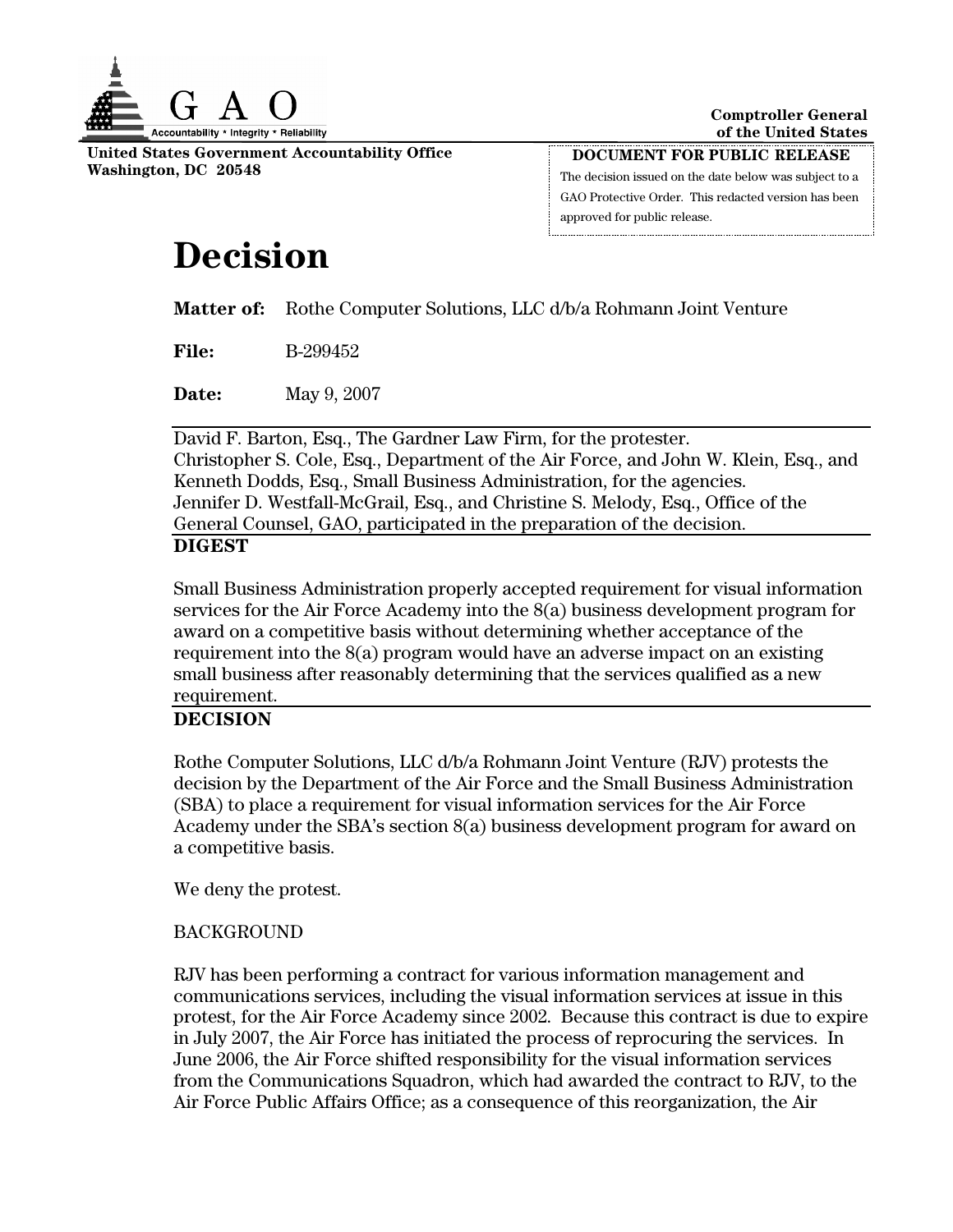Force determined that the visual information services should be procured separately from the other services.

After determining that the visual information services should be procured separately, the Air Force conducted market research to determine the size status and assess the capabilities of potential sources. Based on the results of its research, the agency concluded that there were multiple 8(a) firms capable of performing the requirement and that the services should be offered to the 8(a) program for award on a competitive basis.

By letter of November 16, 2006, the Air Force offered the requirement to the SBA. Of significance to this protest, the letter furnished the following summary of the acquisition history of the requirement:

These services were outsourced as part of an A-76 study and are currently included in a larger scale contract that was awarded to a small business, Rohmann Joint Venture, San Antonio, TX. Mandated reorganization of Media Services under Public Affairs requires a new contract action to be put into place for those services. . . . To be noted is the fact that the value for the Media Services piece is approximately [deleted] of the current contract value for Communication Support, which includes the Media Services.<sup>1</sup> This is considered to be a new requirement.

Letter from AF Director of Small Business to SBA at  $1.^{2}\,$  By letter of the following day, SBA accepted the requirement for competition in the 8(a) program.

The Air Force posted a presolicitation notice describing the requirement on the Federal Business Opportunities website on November 28. The notice informed

<sup>2</sup> The letter also furnished the following information regarding interested  $8(a)$  firms:

Of the [deleted] companies that provided capability information, there were [deleted] 8(a) companies from across the United States and Alaska that submitted capability information. After reviewing the information provided, and following up with telephone calls for clarification, it was determined that [deleted] of the 8(a) companies that responded have the background, capability and skills to provide the required services . . . .

Id. at 1-2.

 $\frac{1}{1}$  The Air Force previously referred to the services that it now calls "visual information services" as "media services." Agency Request for Summary Dismissal at 2.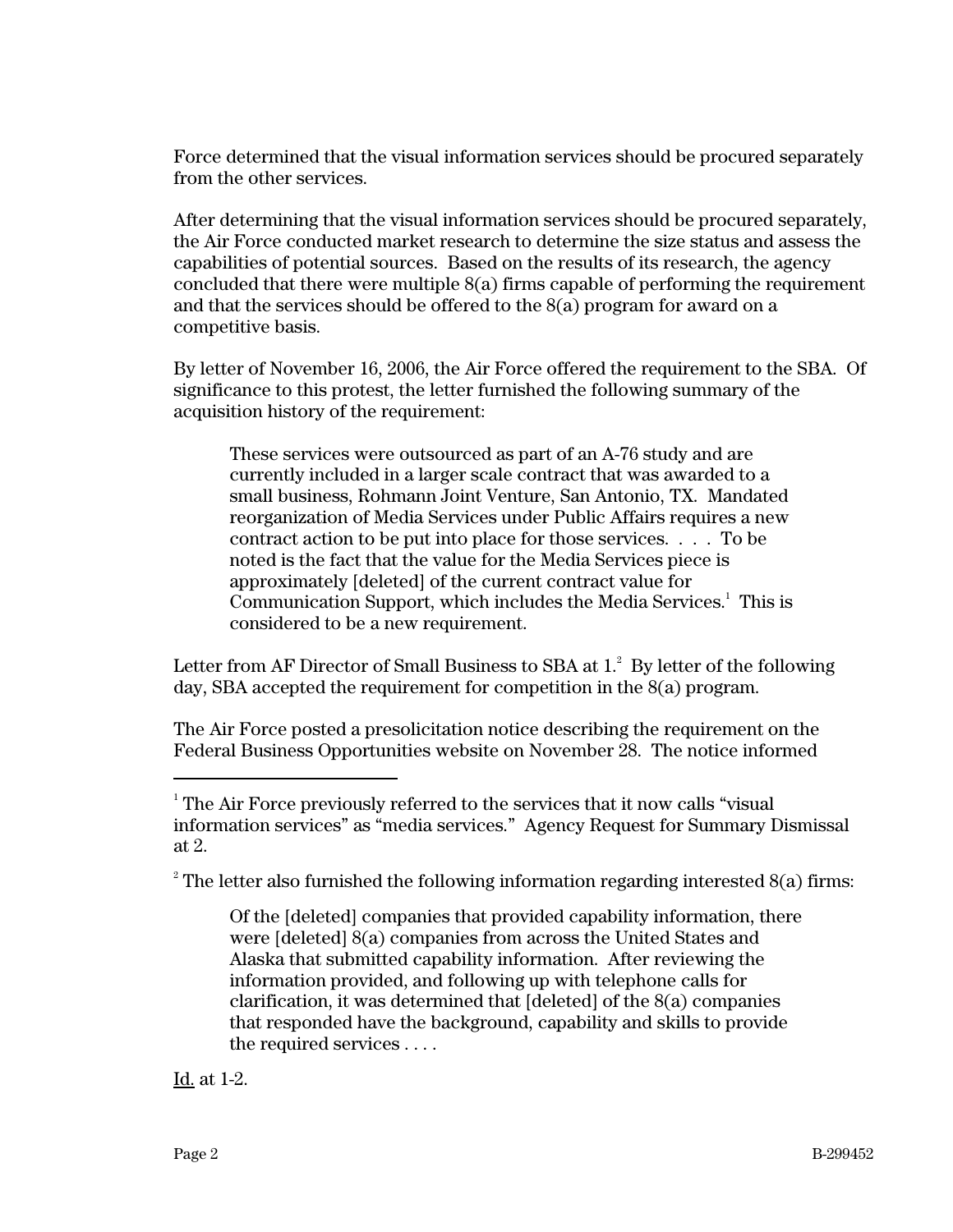prospective sources that the requirement would be set aside as a competitive  $8(a)$ acquisition. RJV contacted the contracting officer later the same day to object to the setting aside of the requirement for 8(a) competition, arguing that such a course of action would have an adverse impact on it "in that the proposed set-aside is more than 25% of [its] only contract and therefore its annual gross sales." E-mail from RJV to the Contracting Officer, Nov. 28, 2006, Agency Report, Tab 23. The Air Force sought guidance from the SBA regarding the protester's complaint. By letter dated December 15, the SBA advised the Air Force that an adverse impact determination had not been required because the procurement in question was considered a new requirement. The Air Force notified the protester of the SBA's response. On December 22, RJV filed an agency-level protest objecting to placement of the requirement in the 8(a) program. The agency denied the protest, whereupon RJV protested to our Office.

The protester argues that the SBA erred in finding that the requirement for visual information services was a new requirement and that an adverse impact determination thus was not required.

#### DISCUSSION

Section 8(a) of the Small Business Act authorizes the SBA to contract with other government agencies and to arrange for the performance of those contracts via subcontracts awarded to socially and economically disadvantaged small businesses. 15 U.S.C. § 637(a) (2000). The Act affords the SBA and contracting agencies broad discretion in selecting procurements for the 8(a) program; we will not consider a protest challenging a decision to procure under the 8(a) program absent a showing of possible bad faith on the part of government officials or that regulations may have been violated. 4 C.F.R. § 21.5(b)(3) (2006); Designer Assocs., Inc., B-293226, Feb. 12, 2004, 2004 CPD ¶ 114 at 4.

Under the Act's implementing regulations, the SBA may not accept any procurement for award as an 8(a) contract if doing so would have an adverse impact on an individual small business, a group of small businesses in a specific geographical location, or other small business programs. 13 C.F.R. § 124.504(c) (2006). The adverse impact concept is designed to protect small business concerns that are performing government contracts awarded outside the 8(a) program. Id. The SBA presumes adverse impact to exist where the small business concern has performed the specific requirement for at least 24 months; the small business is performing the requirement at the time it is offered to the  $S(a)$  program, or its performance of the requirement ended within 30 days of the procuring activity's offer of the requirement to the 8(a) program; and the dollar value of the requirement that the small business is or was performing is 25 percent or more of its most recent annual gross sales. 13 C.F.R. § 124.504(c)(1)(i).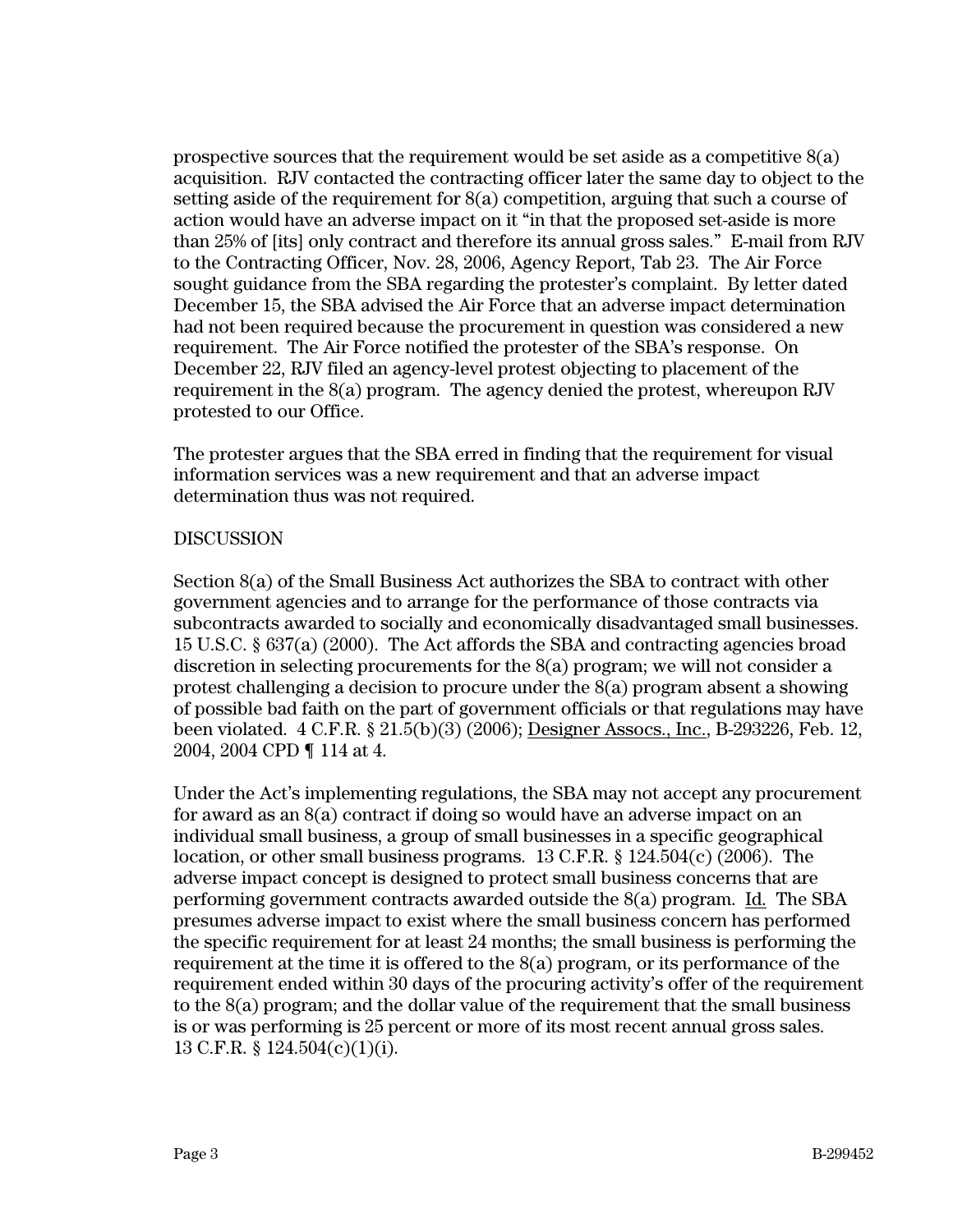Except where a new requirement--which SBA's regulations define as a requirement that has not previously been procured by the relevant procuring activity--is created through a consolidation of existing requirements, the concept of adverse impact does not apply to new requirements.<sup>3</sup> 13 C.F.R. § 124.504(c)(1)(ii) and (2). In this connection, the regulations explicitly provide that the "SBA need not perform an impact determination where a new requirement is offered to the  $8(a)$  BD [business] development] program." 13 C.F.R. § 124.504(c)(1)(ii)(D). The rationale for exempting new requirements from adverse impact analysis, the regulations explain, is that "[w]here a requirement is new, no small business could have previously performed the requirement and, thus, SBA's acceptance of the requirement for the 8(a) BD program will not adversely impact any small business." 13 C.F.R.  $\S 124.504(c)(1)(ii)(A)$ . The regulations further explain that "[t]he expansion or modification of an existing requirement will be considered a new requirement where the magnitude of change is significant enough to cause a price adjustment of at least 25 percent (adjusted for inflation) or to require significant additional or different types of capabilities or work." 13 C.F.R.  $\S$  124.504(c)(1)(ii)(C).

To avoid adverse impacts, and to obtain other information necessary for SBA to determine that an offered requirement is eligible and appropriate for award under the 8(a) program, SBA's regulations require that contracting agencies furnish detailed information about a procurement when offering it for inclusion in the program. 13 C.F.R. § 124.502; see also Federal Acquisition Regulation (FAR) § 19.804-2. Among the items of information required to be included in the offering letter are the acquisition history, if any, of the requirement; the names and addresses of any small business contractors that have performed on the requirement within the previous 24 months; and the identities of all 8(a) program participants that have expressed an interest in being considered for the acquisition. 13 C.F.R.  $\S 124.502(c)(9)$ , (10), and (14); FAR  $\S 19.804-2(a)(8)$  and (12).

In its report to our Office, the Air Force explained that the visual information services offered to the  $8(a)$  program qualified as a new requirement because the services represented "approximately [deleted] of the current contract value, or, a

13 C.F.R. § 124.504(c)(2).

<sup>-&</sup>lt;br>3 <sup>3</sup> With regard to a requirement that is created through a consolidation of existing requirements, the regulations provide as follows:

In determining whether the acceptance of a requirement would have an adverse impact on a group of small businesses, the SBA will consider the effects of combining or consolidating various requirements being performed by two or more small business concerns into a single contract which would be considered a "new" requirement as compared to any of the previous smaller requirements.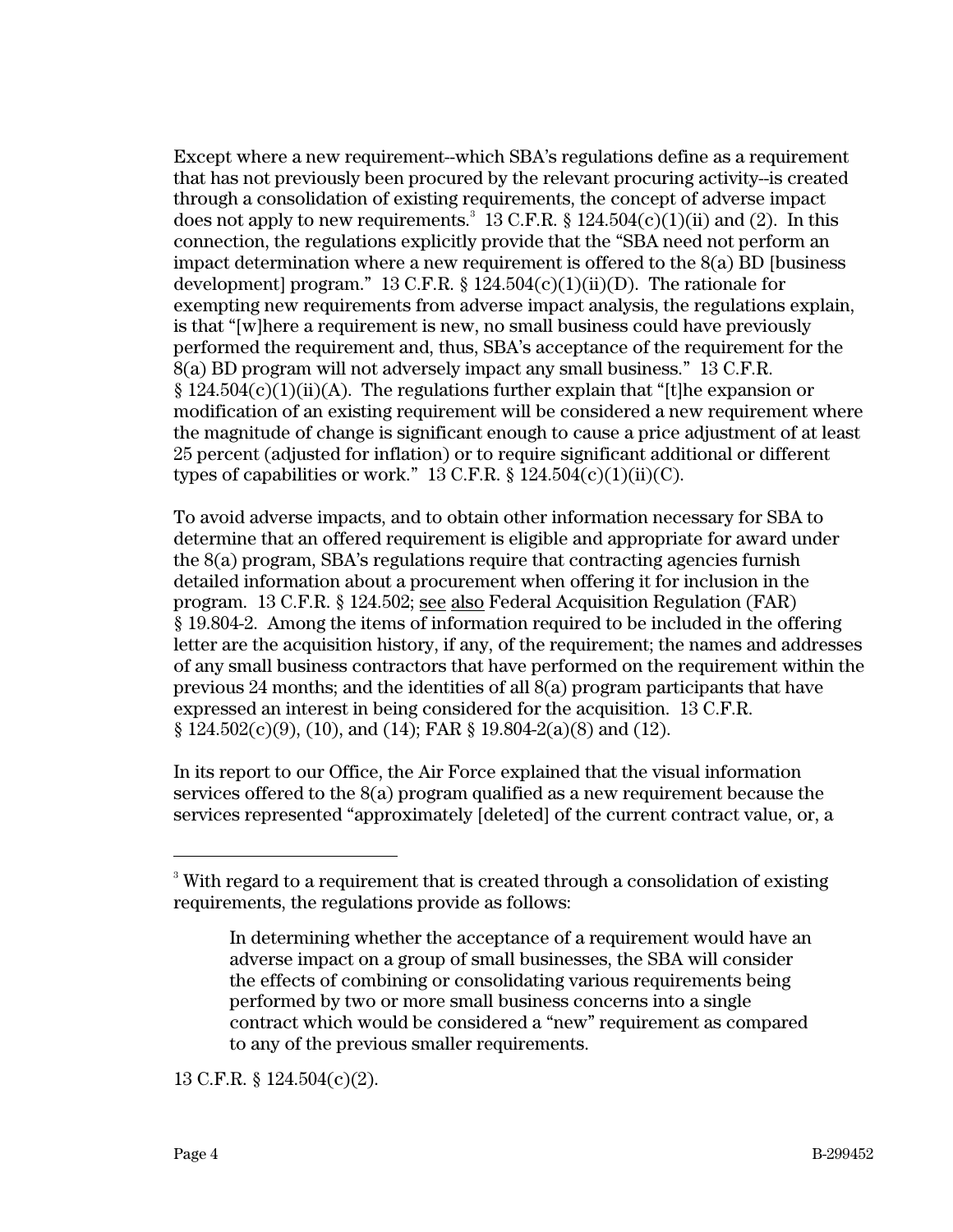[deleted] reduction in total services from the current contract," a change "that satisfie[d] the 25% requirement established by the SBA." Agency Memorandum of Law at 4. In commenting on the agency report, the SBA agreed with the Air Force that the requirement should be considered new, although basing its analysis on the Air Force's representation in its offering letter that the visual information services represented approximately [deleted] of the current contract value, rather than the above figure.<sup>4</sup> The SBA explained as follows:

In its offering letter, the Air Force informed SBA that the value of the visual information services requirement being offered to the 8(a) BD program was approximately [deleted] lower than the total value of the acquisition currently being performed by RJV. If that is correct, the change in value between the two procurements is greater than 25 percent, and the visual services acquisition is a new requirement under SBA's regulations and no adverse impact determination is required. 13 C.F.R. § 124.504(c)(1)(ii)(D). A change in value alone is enough to render a procurement new for adverse impact determination purposes, even if the goods or services are exactly the same as a prior procurement. See NANA Services, LLC, B-297177.3, B-297177.4, Jan. 3, 2006, 2006 CPD ¶ 4. . . . Under the adverse impact regulation, SBA compares the total estimated value of RJV's contract, including all options, to the total estimated value of the offered requirement, including all options, to determine whether it is new.

SBA Comments, Mar. 23, 2007, at 3.

RJV argues that the SBA's interpretation of its own regulation is unreasonable. According to the protester, it is not the change in overall procurement value, but rather the change in the value of the visual information services component that the agency should consider. RJV maintains that the value of the visual information services under the contract that it is performing and the value of the visual information services under the new solicitation are virtually the same; thus, the protester argues, the requirement for a price adjustment of 25 percent is not met.

 $\frac{1}{4}$ <sup>4</sup> While we are perplexed by the unexplained discrepancy between the information furnished to the SBA and the information furnished to our Office regarding the percentage of existing contract value that the visual services represent--and by the fact that attachment 1 to the Contracting Officer's Statement of Facts furnishes yet a third percentage [deleted]--we nonetheless do not regard the inconsistency as significant for purposes of our decision given that the percentage change in value now reported by the Air Force (i.e., approximately [deleted]) is greater than the percentage change in value (i.e., approximately [deleted]) on which the SBA based its determination.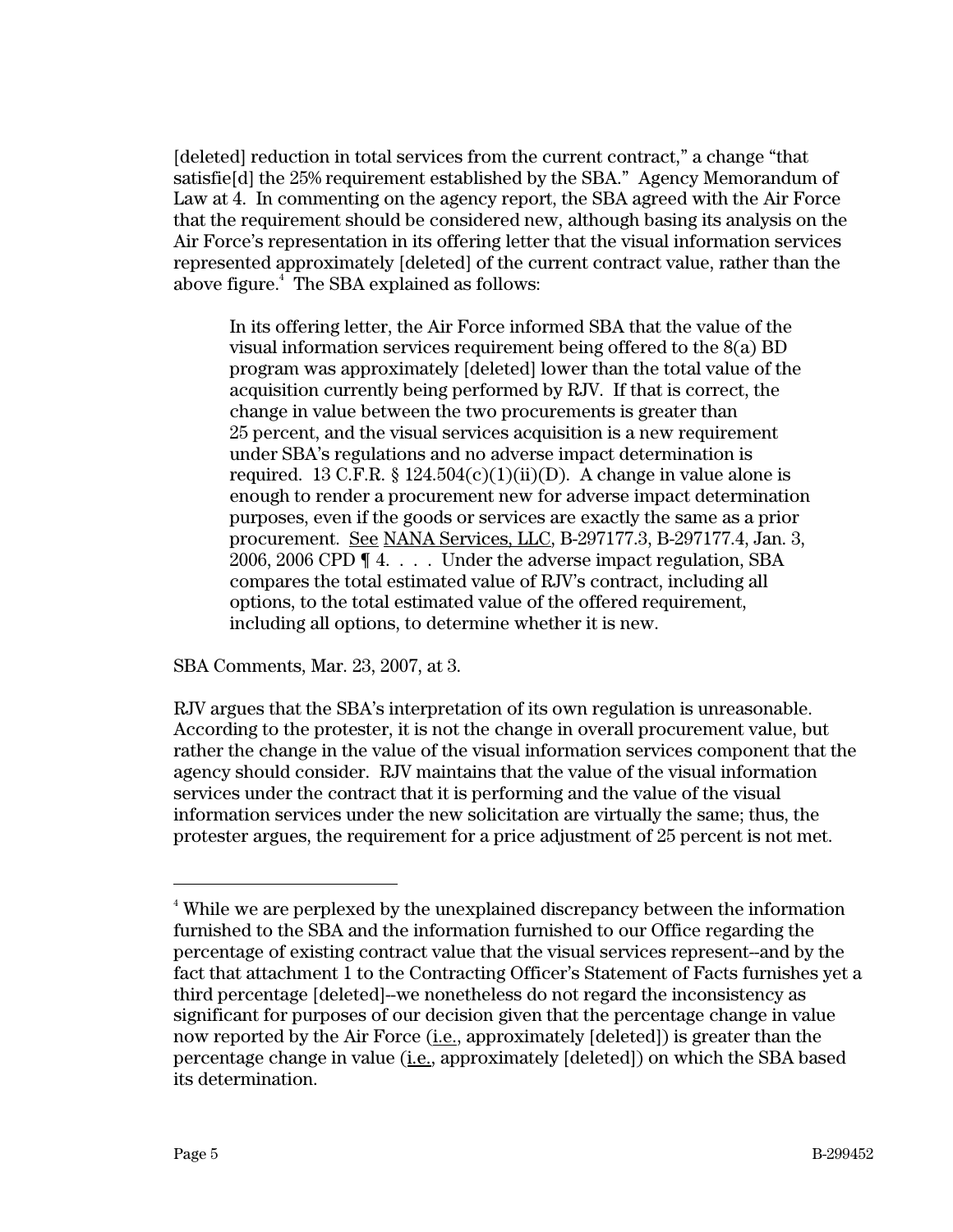As the agency responsible for promulgating the applicable regulations, the SBA's interpretation of the regulations, that is, what constitutes a "new" requirement, deserves great weight, and we defer to the SBA's interpretation so long as that interpretation is reasonable. NANA Servs., LLC, supra, at 10; The Urban Group, Inc.; McSwain and Assocs., Inc., B-281352, B-281353, Jan. 28, 1999, 99-1 CPD ¶ 25 at 6.

As explained above, 13 C.F.R. § 124.504(c)(1)(ii)(C) provides that a "modification" of an existing requirement will be considered "new" (and therefore exempt from the requirement to do an adverse impact analysis) where the "magnitude of change" between the original and modified requirements is at least 25 percent. The protester argues that the magnitude of change here must be based on the change in value of the work that is the subject of the new procurement relative to the value of only that component of the work under the existing contract, rather than the contract value as a whole. We think that, in determining whether there has been a price change of at least 25 percent, the SBA has reasonably interpreted its own regulation as providing for comparison of the value of the requirement to be solicited with the overall value of the existing contract encompassing that requirement. NANA Servs., LLC, supra, at 10; see also OMNI Gov't Servs., LP, B-297240.2 et al., Mar. 22, 2006, 2006 CPD ¶ 56 at 2 n.2. Although RJV disagrees and offers an alternate approach, we see no basis to conclude that the interpretation by the SBA--the agency that is charged by statute with administering the 8(a) program and that wrote and issued the regulation at issue--is unreasonable. Since it is undisputed that, applying this interpretation of the regulation, the value of the work called for under the new requirement represents a reduction of more than 25 percent from the value of the existing contract held by RJV, the agencies properly concluded that no adverse impact analysis was required.<sup>5</sup>

Finally, the protester argues that in deciding to make the requirement an 8(a) set-aside, SBA violated 13 C.F.R.  $\S$  124.504(c)(3) by failing to consider the number and value of contracts in the subject industry reserved for the 8(a) program as compared with other small business programs.  $13 \text{ C.F.R.}$  §  $124.504(c)(3)$  provides as follows:

<sup>-&</sup>lt;br>5  $\degree$  RJV further argues that since 13 C.F.R. § 124.504(c)(2) provides for the performance of an adverse impact determination where a new requirement is formed by combining requirements currently being performed by two or more small businesses into a single contract, an adverse impact determination logically should be required in the converse situation, i.e., where a new requirement is formed by extracting work from an existing requirement. Whether or not it would be logically consistent with 13 C.F.R.  $\S 124.504(c)(2)$  for the SBA to require the performance of an adverse impact determination where a new requirement arises through the division of an existing requirement, the fact is that the provision does not provide for performance of an adverse impact determination under those circumstances.